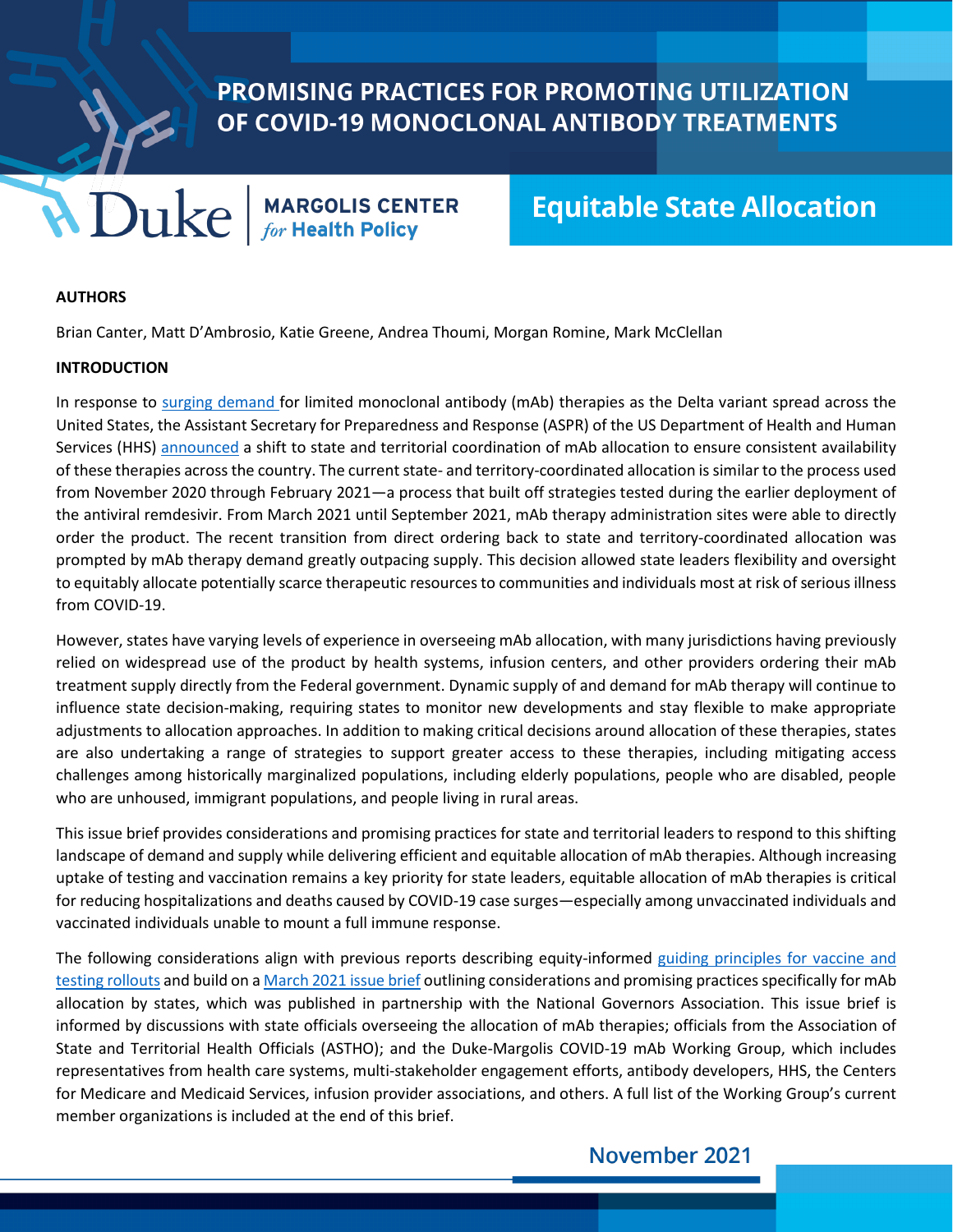#### **EVOLVING ALLOCATION CHALLENGES AND STRATEGIES FOR OVERCOMING THEM**

Beginning in November 2020 with the initial emergency use authorization (EUA) of Eli Lilly's monoclonal therapy bamlanivimab, many states and territories implemented strategies to coordinate with health systems to determine eligible populations, allocate limited therapies to health system partners, and develop strategies for improving availability of therapies for populations placed at greatest risk of serious illness from COVID-19. The following sections describe how states have addressed evolving challenges related to data tracking, patient prioritization, distribution logistics, and community engagement to ensure equitable availability, access, and utilization.

#### *Improving Data Collection and Exchange*

# **Challenge: Collecting accurate data on availability, utilization, and demand that support evidence-based approaches for allocation**

In the shift to state-led coordination, many states experienced challenges in accurately tracking where mAb therapies had been distributed and used. To address this challenge, many states shifted to centrally-run systems that support ordering and tracking of mAb therapeutics, including reporting processes to capture data that had previously been inconsistently reported to Federal entities. For example, Tennessee relied on over 200 privately-run sites that were directly receiving allocations. After the shift to state-led coordination, Tennessee improved data collection from these privately-run provider sites by requiring all providers receiving allocations to enroll in TeleTracking—a software within the HHSProtect platform for tracking mAb utilization and inventory. Nearly all privately-run sites enrolled, providing the state more complete data on supply and utilization of mAb therapies.

State-run ordering processes have allowed states to distribute to providers on a weekly or biweekly basis—based on available supply—with the ability to shift allocations based on "hot spots" or urgent needs. For example, Utah's state-run mAb stockpile and distribution system allows the state to onboard new providers and shift allocations based on emerging needs like outbreaks in long-term care facilities (LTCF). Additionally, as a condition for receiving mAb supply through the state, Utah requires sites to report the number of mAb treatments available, administered, and needed for the coming week. Most sites have complied with this data reporting requirement, enabling better allocation of mAb therapies based on demand and better tracking of utilization across the state. In New Hampshire, a similar state health department-run mAb stockpile is managed in partnership with the state's psychiatric hospital, which has ample cold storage capacity and is centrally located so mAb therapies can be efficiently transferred for acute needs, particularly for LCTF.

Additionally, collecting reliable data on availability, patient referrals, and utilization for mAb therapies across racial and ethnic as well as geographic demographics can improve allocation of resources to historically marginalized populations. The Michigan Department of Health and Human Services (MDHHS) emphasized the collection of basic demographic and clinical information on every patient that received mAb therapy, and acquired data on approximately 70 percent of patients receiving therapies. Analyzing these data, MDHHS found the state mAb therapy program was not reaching Black residents, which prompted a partnership with the Federal government to open treatment sites in hospitals specifically serving Black communities. Subsequently, the percentage of Black patients who received mAb therapy more than doubled from seven to 17 percent, making uptake more proportional to statewide demographics and COVID-19 cases.

Ensuring accurate data tracking is also tremendously important for states to have second opportunities at ordering supply from ASPR via a newly instituted process wherein ASPR reallocates mAb therapy within a given distribution cycle. Each Friday, ASPR identifies mAb therapy not designated for allocation by states. State health department officials can request a share of these "leftover" mAb therapies if their state utilized at least 70 percent of their allocation from the previous distribution cycle and possess less than three weeks supply of product based on utilization and current inventory. Furthermore, in situations where treatment sites have a surplus of mAb supply, centralized filing and coordination at the state level can help facilitate secondary intrastate distribution to ensure that doses are not wasted. For example, Texas and AmerisourceBergen returned unused doses to a centralized pharmacy run by the Texas Department of State Health Services to be redistributed as needed.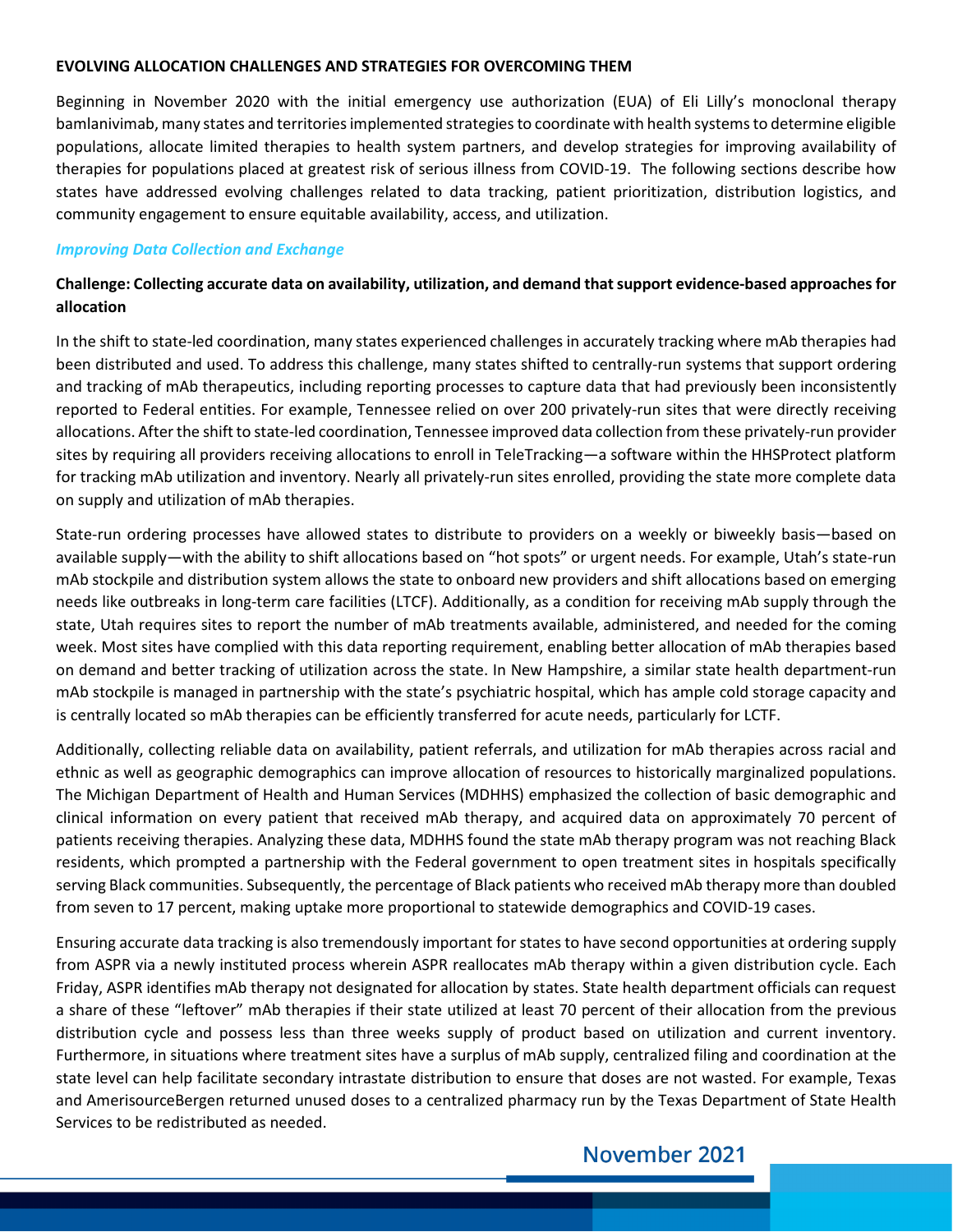## **Challenge: Capturing clearly defined data elements**

Providers' differing interpretations of required data elements can lead to inconsistent data collection approaches that compromise the quality and reliability of reported data, as well as efforts to identify equity gaps in distribution. To address this challenge, states can provide clear, precise definitions regarding the information providers are to collect. For example, after an inventory review at each mAb site, Maryland discovered differences in how providers counted supply resulting in an incomplete picture of availability across the state. Providers specifically differed in whether one or two mAb therapy doses constituted a treatment. By establishing consistent definitions and processes, Maryland verified accurate data to inform site availability, utilization, and demand.

## *Determining Patient Eligibility and Prioritization*

## **Challenge: Developing a consistent qualitative and/or quantitative method of prioritization**

The shift to state-led distribution coincided with a peak in cases for many states experiencing the greatest impact of the Delta variant, leading to concerns that states and distribution sites might need to implement crisis standards of care or protocols for determining eligibility when demand for mAb therapies exceeded supply. Although most states were able to meet demand even during peak utilization, many states did develop guidance for providers to prioritize patients in the event of excess demand. In doing so, many health officials consulted th[e NIH COVID-19 Treatment Panel guidelines,](https://www.covid19treatmentguidelines.nih.gov/therapies/updated-statement-on-the-prioritization-of-anti-sars-cov-2-mabs/) which are based on clinical risk assessment whereby COVID positive patients are prioritized ahead of post-exposure prophylactic patients. These guidelines also prioritize unvaccinated, incompletely vaccinated, and vaccinated and immunocompromised individuals. Providers will likely only refer to these guidelines when there are logistical and supply constraints necessitating triage usage of mAb therapies.

Many states have adopted the NIH guidelines or used them as a starting point to help guide decisions in supply-constrained environments. For example, Tennessee planned to prioritize using NIH guidelines if there were supply or logistical constraints. Although Tennessee did not implement NIH guidelines on a wide scale, [the Tennessee Department of Health](https://www.wjhl.com/local-coronavirus-coverage/tennessee-releases-guidance-for-monoclonal-antibody-treatment/)  [successfully integrated clinical risk assessment and allowed for provider discretion.](https://www.wjhl.com/local-coronavirus-coverage/tennessee-releases-guidance-for-monoclonal-antibody-treatment/) Minnesota built on the NIH guidelines by developing an [ethical framework](https://www.health.state.mn.us/diseases/coronavirus/hcp/mabethical.pdf) that outlines an approach to address logistical constraints. Health officials can also consider piloting a point system or utilizing a set of clinical predictors to treat patients who are most at risk for progressing to severe COVID-19 and requiring hospitalization. Utah has employed one suc[h point system](https://coronavirus.utah.gov/noveltherapeutics/) for stratifying risk of patients progressing to severe COVID-19 infection.

Additionally, many health systems have also produced and refined their own patient prioritization guidelines—taking into consideration local community spread and case burden. States can engage with these referring and administering health care professionals to preemptively plan for logistical or supply constraints and assess how well NIH, state, or health system guidelines fit with local needs. Strengthening communication between mAb therapy administration sites and the referring provider base would be valuable. Michigan benefitted from [enhanced communication](https://healthpolicy.duke.edu/sites/default/files/2021-03/NGA_StateStrategies_COVID_Monoclonal_FINAL.pdf) between the referring provider base and mAb therapy regional administration sites during the initial period of state-coordinated distribution. Furthermore, states can use existing health professional and provider organizations to help close the gap between referral and treatment, akin to steps take[n by Alabama, Michigan, Maryland, and Texas](https://healthpolicy.duke.edu/sites/default/files/2021-03/NGA_StateStrategies_COVID_Monoclonal_FINAL.pdf) during the first period of state-coordinated distribution in early 2021. Additional multi-stakeholder engagement efforts supported by the Federal government have worked to facilitate bidirectional communication channels between health care professionals and state/local health authorities.

## *Addressing Logistical Challenges in Distribution and Access*

#### **Challenge: Reaching people where they are**

One of the most consistent logistical barriers to accessing mAb therapies in many communities is a lack of transportation. To address transportation barriers, municipality-owned and contracted vehicles such as shuttles, vans, and school buses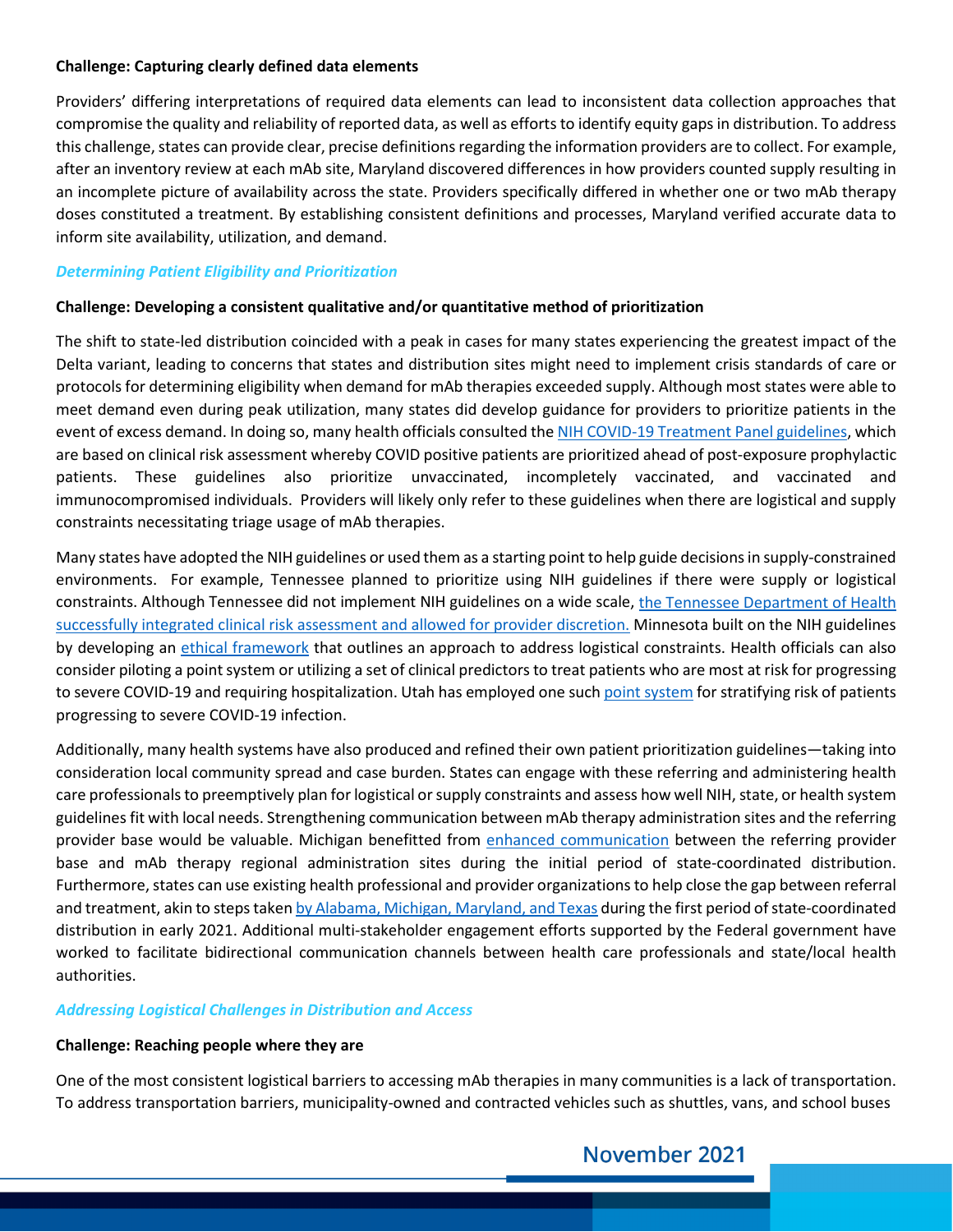can drive individuals to mAb sites. The state can play a coordinating role by working with counties, municipalities, and community groups to address local challenges. Another important strategy for meeting the needs of individuals with significant mobility barriers is to support mobile unit administration sites and home care settings, which can address additional barriers that transportation-based solutions do not resolve. For example, a multi-stakeholder effort led by Cape Cod Healthcare and state and federal partners provided a mobile unit to treat patients in Barnstable County, Massachusetts with mAb therapies. The mobile unit effectively targeted a gamma variant-drive[n outbreak,](https://www.capecodtimes.com/story/news/2021/05/29/new-cape-cod-treatment-unit-targets-those-most-risk-covid-19/7460118002/) demonstrating how nimble these types of mobile approaches can be in response to a changing pandemic. In addition, Massachusetts coordinated extensively with LTCF to ensure they have mAb availability, shifting rapid response team nurses to higher-risk environments to support infusion capacity. Berkshire County developed a just-in-time approach to connect patients at testing sites who receive a positive result from a rapid test and meet inclusion criteria, with mAb infusion sites located adjacent to the region's three emergency departments. This approach has made Berkshire Medical Center the leading provider of mAb in the Commonwealth. Utah also successfully deployed mobile administration teams to memory care facilities. Memory care facilities are high-risk environments, and by bringing the product to the patients, Utah can alleviate outbreaks in the broader community.

## **Challenge: Scaling infrastructure to reduce disruptions in mAb therapy availability**

As cases declined in spring and early summer 2021, demand for mAb therapies significantly decreased and many sites were shut down – meaning many states needed to rapidly scale infusion infrastructure in responding to rising cases and hospitalizations during the delta variant outbreak. In preparing for subsequent outbreaks, states and territories can construct treatment delivery infrastructure—for care in outpatient, mobile, and LTCF settings—that can be easily scaled up and down depending on community needs. Infrastructure that needs to be scaled includes treatment site locations, staffing, and patient utilization data collection and analysis.

Sustainable infrastructure for providing mAb therapy will require dedicated planning for many care settings. States can convene community partners, employers, and other stakeholders to assess community needs and map community assets when deciding on treatment site locations. For example, Texas engaged with a wide network of health care providers spanning hospital and health systems, nursing homes, and rural hospitals. Combined with regional infusion centers, Texas increased mAb utilization through this wider [network](https://tdem.maps.arcgis.com/apps/webappviewer/index.html?id=993e2c2079f8487cafcec74e00e84991) of sites. Tennessee has had a baseline 50-75 privately run sites operating last winter, which scaled up to 221 sites during the delta variant surge.

## **Challenge: Staffing constraints to scale site locations**

In addition to considerations for scaling treatment site locations, states can also identify solutions for ameliorating potential staffing and workforce challenges that can impact access and availability of mAb therapies. During the pandemic, health care professionals have experienced significant burnout and turnover, resulting in difficulties in health system administration of infusion sites. Maryland found that it was harder to identify nurses to staff administration sites, and broadly opened up the capacity for any provider registered with HHS to order and receive mAb therapy. By onboarding new providers, Maryland was able to address staffing challenges and potential disruptions to access. Utah also encountered staffing shortages for mAb treatment administration due to the high cost of staffing rural and remote locations. The state worked with the Federal government to overcome these barriers, [requesting](https://www.stgeorgeutah.com/news/archive/2021/11/03/cdr-military-helping-to-provide-staffing-relief-for-local-covid-19-treatment-under-12-vaccines-approved/) mAb treatment strike teams for deployment to remote locations.

## *Community Engagement*

## **Challenge: Engaging historically marginalized populations to improve equitable access**

Novel health care interventions are often met with public skepticism and [mistrust](https://www.commonwealthfund.org/publications/newsletter-article/2021/jan/medical-mistrust-among-black-americans) due to structural racism and discrimination that people experience in their encounters with health systems. In addition, interventions are often allocated within existing health care networks and pharmacies that do not reach many historically marginalized communities. Partnerships with community leaders who understand local attitudes and perceptions can therefore help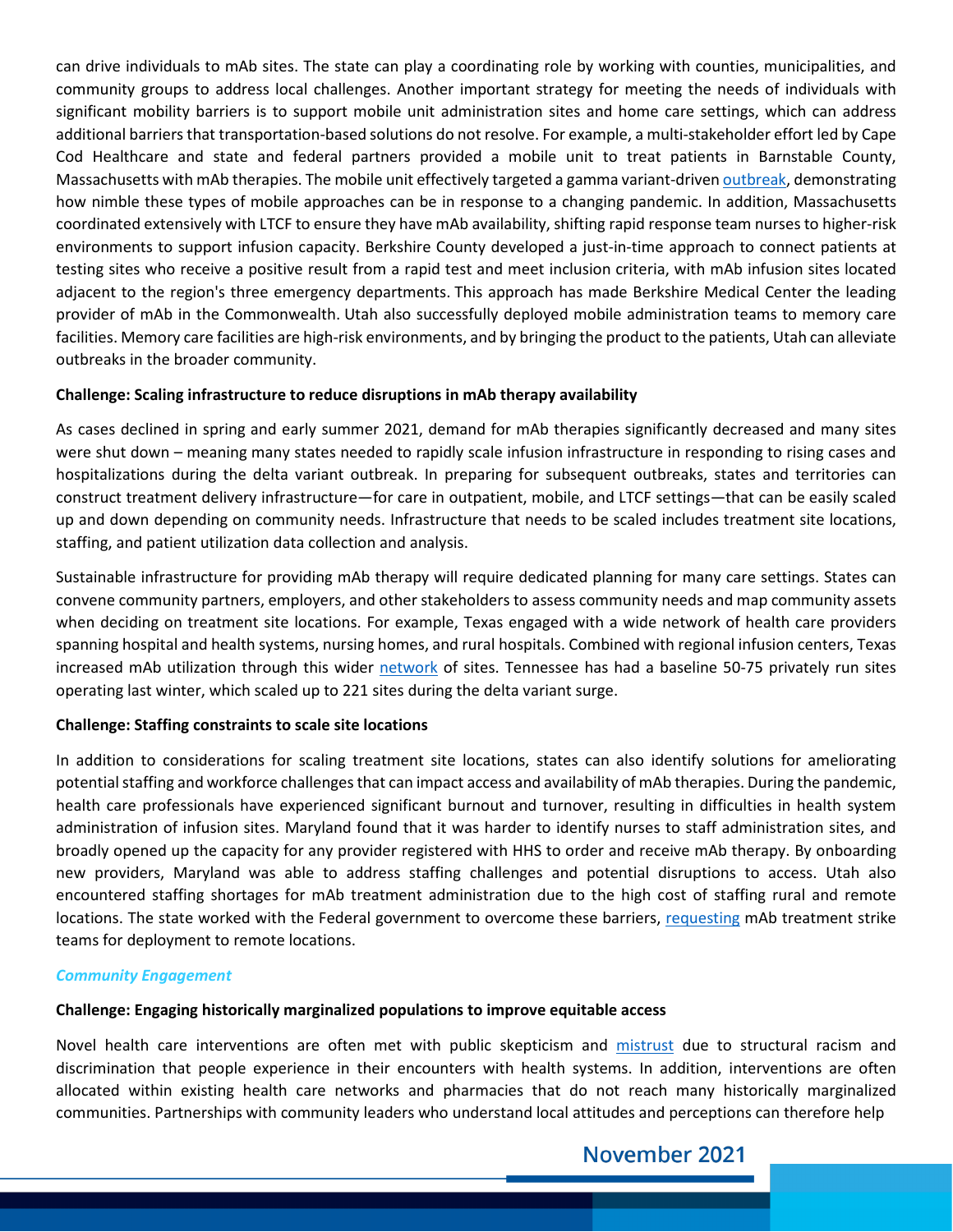to inform mAb therapy distribution, outreach, and education efforts by bridging the health equity gap. For example, faithbased leaders like Maryland's City of Praise Family Ministries have partnered with state and local governments as part of COVID-19 mAb access efforts, pointing the way forward for other similar types of community- and faith-based initiatives. States can also provide clearer information regarding cost-sharing while amplifying this message through existing community networks. Currently, there is no cost-sharing for mAb therapies for Medicare or Medicaid beneficiaries; however, financial concerns among community members stem from accounts of individuals receiving bills from private insurers for administration of treatments. This lived experience can deter other community members from seeking mAb therapies, especially if they are uninsured or underinsured. Providers can alleviate these financial concerns by communicating the current payment structure for mAb therapy, as well as understanding [the HRSA reimbursement](https://coviduninsuredclaim.linkhealth.com/claims-and-reimbursement.html)  [system for uninsured individuals.](https://coviduninsuredclaim.linkhealth.com/claims-and-reimbursement.html)

## **Challenge: Raising mAb therapy awareness through culturally and linguistically responsive messaging**

While the CDC has designated broad high-risk categories that qualify many people for mAb therapy, members of the local population may not realize that they are eligible due to existing disparities in access to health systems and misinformation. Community leaders can support state efforts to reach eligible individuals who are disconnected from the health system through raising awareness and improved communication efforts. For example, states can develop patient prioritization guidance and communicate to the public through existing community platforms to increase awareness of available mAb therapies. Culturally and linguistically responsive messaging can help communicate why mAb therapy is safe and effective for treating COVID-19, as well as information for how the treatment works and when it should be received (i.e., within 10 days of testing positive or exposure). This messaging should be coupled with broader public health efforts that emphasize the fact that mAb treatments are not replacements for vaccination. Minnesota's [webpage](https://www.health.state.mn.us/diseases/coronavirus/meds.html) outlining mAb therapy, for example, is translated into four languages. The state also launched the [Minnesota Resource Allocation Platform \(MNRAP\)](https://www.health.state.mn.us/diseases/coronavirus/mnrappeople.html) as an online resource that allows any Minnesotan to determine their mAb eligibility. Providers, caregivers, and patients can all use MNRAP to find the nearest administration site with open appointments. In another example, Tennessee distributed flyers advertising mAb therapy to any patient with a positive COVID-19 test.

## **Challenge: Identifying community-based treatment sites that are welcoming for patients**

As states choose where to allocate their limited supply of mAb therapies, they can complement privately run sites with publicly run operations and locations. States can collaborate with community-based clinics and organizations to identify trusted and convenient community spaces to locate mAb therapy sites. Idaho partnered with Heritage Health and Northwest Specialty Hospital to open a mAb site at the [rural Coeur d'Alene Fairgrounds.](https://gov.idaho.gov/pressrelease/monoclonal-antibody-treatments-save-lives-reduce-hospitalizations-but-not-meant-as-alternative-to-covid-19-vaccine/) In addition, staffing sites with multilingual and multicultural individuals and reducing the size of administration sites can increase comfort level among individuals seeking mAb therapy. For example, Tennessee found that large hospital sites were intimidating for patients, and thus it was crucial to support privately run sites in smaller, rural counties.

#### **CONCLUSION**

As the pandemic continues to evolve – in terms of case rates, therapeutic options, and public policy response efforts – states and territories can use mAb therapies to treat individuals at high risk for severe disease. In continuing to support efficient and equitable access to mAb therapies into future phases of the pandemic, states can proactively address challenges in data tracking, patient prioritization, allocation logistics, and community engagement. States can optimize processes for collecting and standardizing data on mAb therapy availability, utilization, and demand. By establishing patient prioritization guidelines, states can help administration sites triage use of mAb treatments when there are supply constraints. In overcoming logistical issues, states can adapt treatment site location, size, and staffing guidance to connect with eligible patients. To sustain community engagement, states can thoughtfully reach out to historically marginalized populations, be mindful of appropriate messaging, and locate hospitable sites for treatment. While a state-controlled allocation process may be necessary for ensuring equity when there is excess demand for limited therapeutic resources, states can also plan in parallel for a return to normal commercial supply chain distribution processes when feasible.